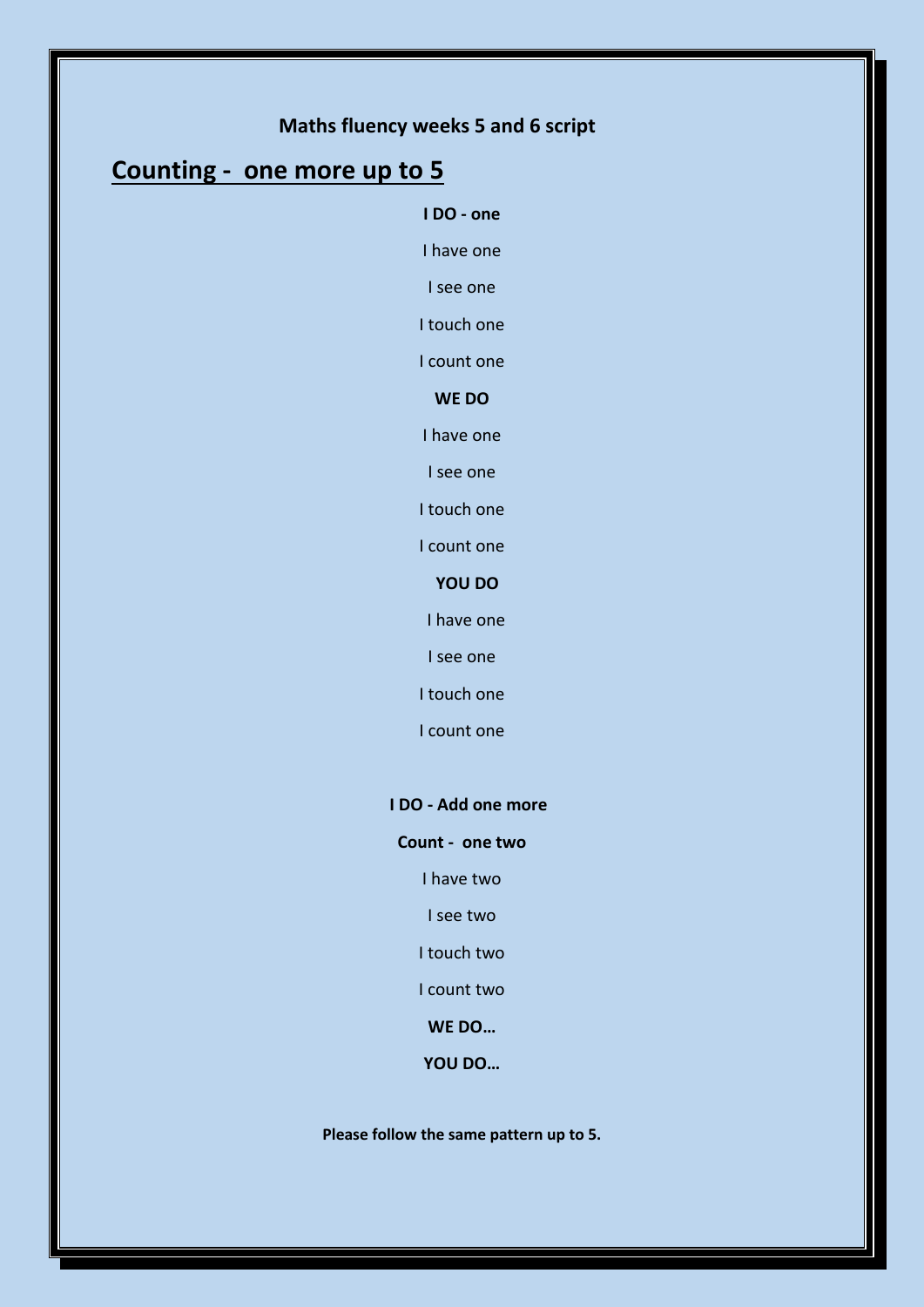# **Maths fluency weeks 5 and 6 script**

# **Recognizing – one and lots**

#### **I DO – one**

One, one, one, I have only one One, one, one, I have only one One block, one car, one finger and one number One, one, one, I have only one. **WE DO** One, one, one, I have only one

One, one, one, I have only one

One block, one car, one finger and one number

One, one, one, I have only one.

#### **YOU DO**

One, one, one, I have only one One, one, one, I have only one One block, one car, one finger and one number One, one, one, I have only one.

#### **I DO – lots**

Lots, lots, lots I have lots of pompons Lots, lots, lots I have lots of pompons Lots, lots, lots I have lots of pompons Lots, lots, lots, I have lots of pompons.

**WE DO…**

**YOU DO…**

**Please follow the same pattern.**